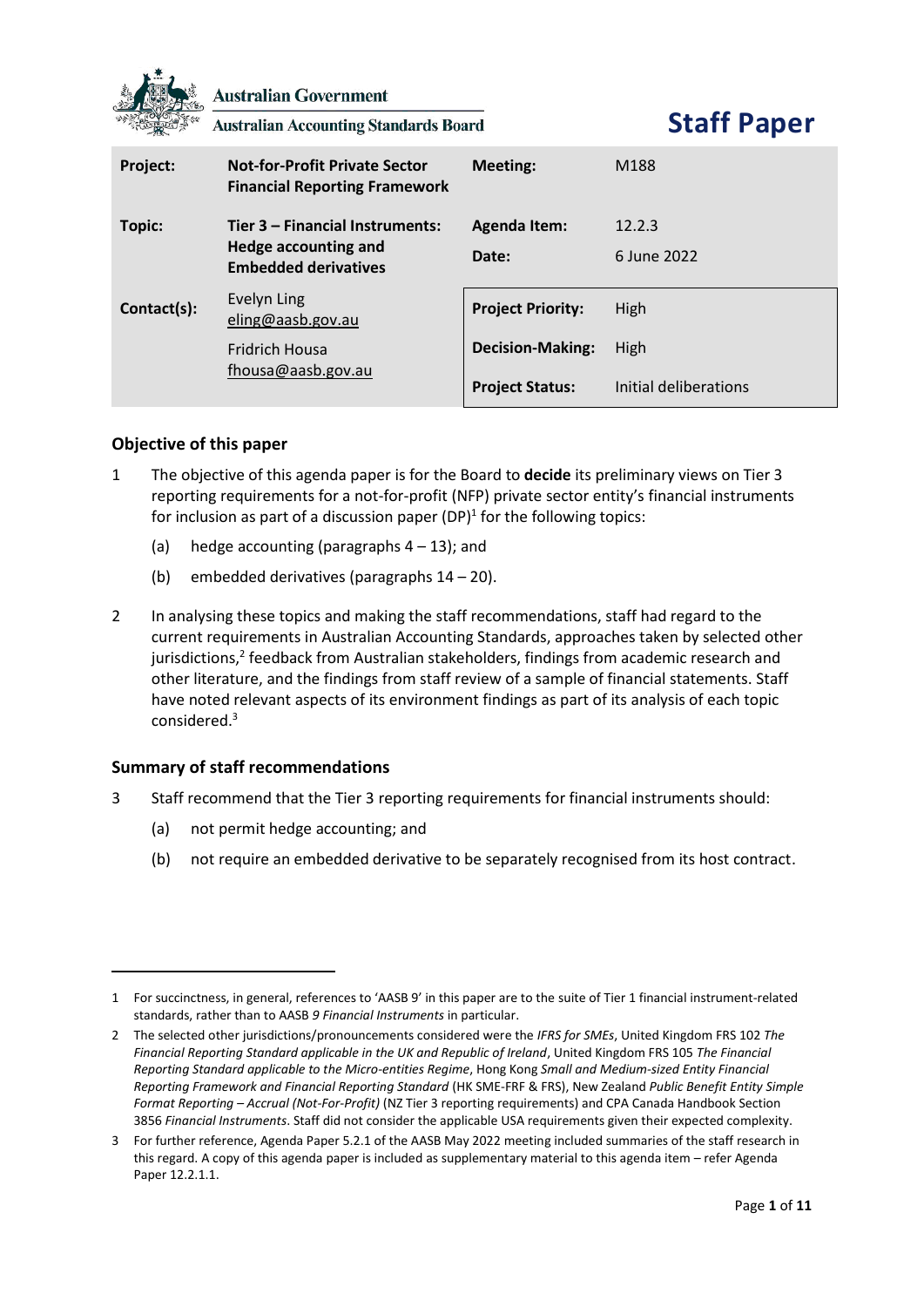### **Hedge accounting (Proposed simplification 7)**

**NOTE:** This Section is not relevant if the Board decides that, regardless of whether the entity intends to apply hedge accounting, derivative financial instruments should be accounted for in accordance with AASB 9 (refer Agenda Paper 12.2.1).

#### *Current requirements and staff research/outreach findings*

- 4 Under AASB 9, hedge accounting is an accounting policy choice. The AASB 9 hedging accounting requirements, including the qualifying and monitoring conditions, and disclosure, in staff's view, are complex to understand and apply for Tier 3 NFP entities.
- 5 Staff note the following:
	- (a) the selected jurisdictions reviewed take varied approaches towards hedge accounting for smaller entities. These range from:
		- (i) not including any provisions for hedge accounting [NZ, UK FRS 105, HK]; and
		- (ii) developing simpler hedge accounting conditions [IFRS for SMEs,<sup>4</sup> UK FRS 102<sup>5</sup>]; to
		- (iii) specifying the same requirements for hedge accounting as for a larger entity [Canada].

One jurisdiction that does not permit hedge accounting within its equivalent to a Tier 3 pronouncement allows entities to opt up to the accounting applying to a higher reporting tier to access hedge accounting provisions [NZ];

- (b) staff did not identify any recognised derivative instruments in the staff sample of financial statements reviewed; and
- (c) staff have not identified any research nor received any feedback relating to the application of hedge accounting specifically by smaller NFP private sector entities.

#### *Proposed simplification and staff analysis*

- 6 Table 1 in Agenda Paper 12.2.1 noted that staff consider simplification of the AASB 9 hedge accounting requirements to be necessary having regard to their complexity, causing it to be too costly for a Tier 3 entity to assess and apply. As a simplification from the AASB 9 measurement criteria, staff propose that the Board either:
	- (a) Option **A:** Do not permit hedge accounting. As a result, an entity is required to account for a derivative financial instrument acquired for the purposes of hedging an exposure in the same way as other derivative financial instruments; or
	- (b) **Option B:** Develop simpler requirements for hedge accounting, using the conditions specified by the *IFRS for SMEs* as a starting point. The *IFRS for SMEs* permits hedge accounting only for those instruments and instances that may typically be used by a smaller entity that engages in hedging activity. The hedge accounting requirements of the *IFRS for SMEs* are set out in Appendix A to this paper.

<sup>4</sup> The IASB considered these hedge accounting provisions as part of its second comprehensive review of the *IFRS for SMEs*, and has tentatively decided to not make any changes in this regard. In addition, following its deliberations whether to permit an entity to opt up to accounting for its financial instruments in accordance with IFRS 9 (rather than IAS 39), the IASB has tentatively decided to eliminate the existing opt up provision for financial instruments in the *IFRS for SMEs*.

<sup>5</sup> The conditions to qualify for hedge accounting differ slightly between the *IFRS for SMEs* and UK FRS 102. More instances may qualify for hedge accounting under UK FRS 102 compared to the *IFRS for SMEs*.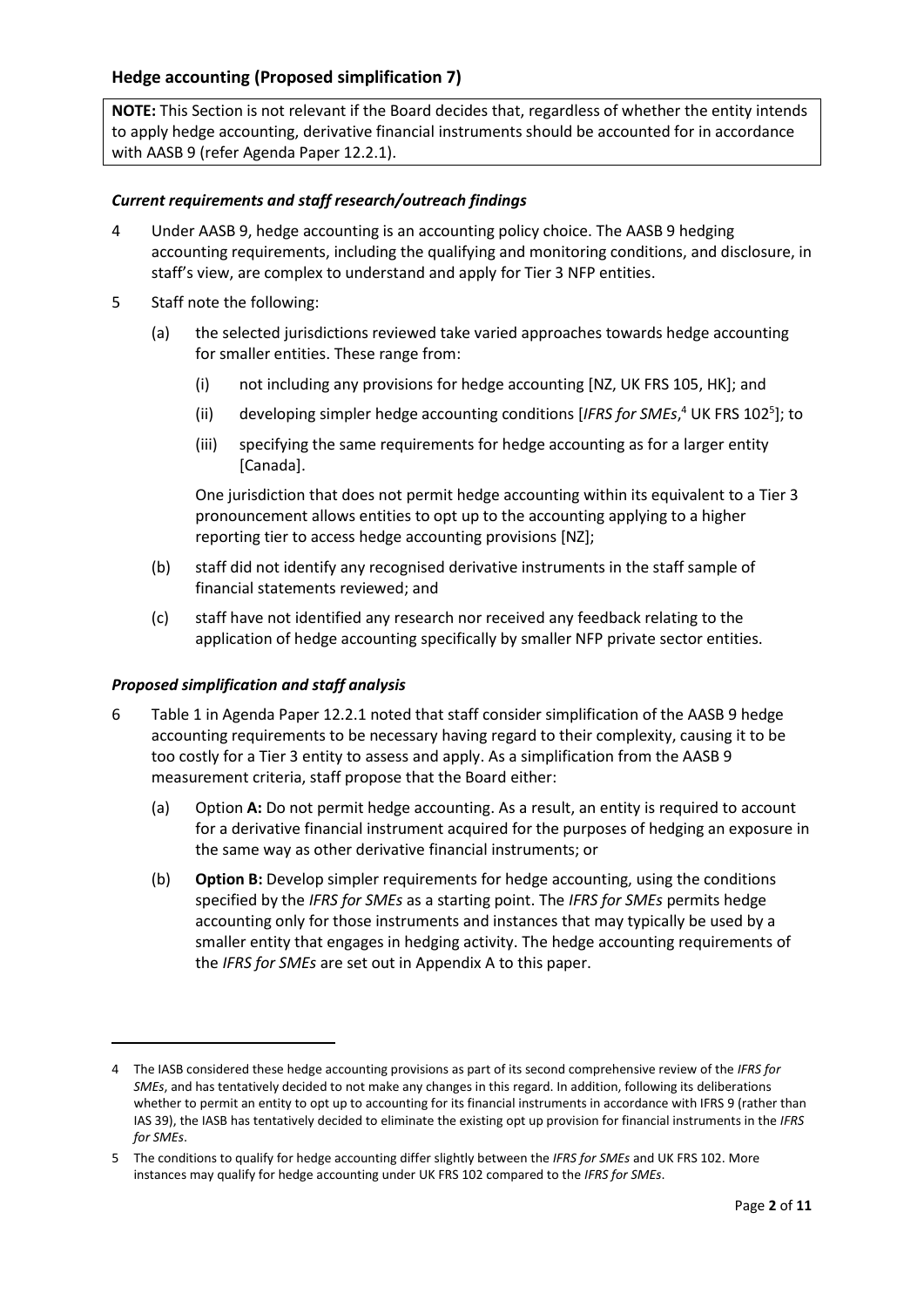- 7 Option A and Option B diverge on the extent of simplification from the hedge accounting requirements in AASB 9 to be reflected by a Tier 3 Standard. Option A prioritises minimising choices, while Option B seeks to not disadvantage an entity by removing an accounting policy option available to entities preparing Tier 1 or Tier 2 compliant financial statements, even if the accounting policy option is unlikely to be often applied. Staff consider that both Options are consistent with the Tier 3 principles agreed by the Board at its August 2021 meeting.<sup>6</sup>
- 8 Option B proposes relying on the *IFRS for SMEs* as the starting point from which the Board develops its hedging requirements. Staff think the *IFRS for SMEs* presents an appropriate base from which the Board can develop its hedging criteria because the IASB only recently (October 2021) considered whether to update its existing requirements for alignment with IFRS 9 *Financial Instruments* and whether to continue to permit hedge accounting. <sup>7</sup> The hedge accounting requirements in the *IFRS for SMEs* recognise that IFRS 9-aligned hedge accounting requirements, which focus on better reflecting an entity's risk management strategies are 'not relevant' to a smaller entity that typically does not engage in sophisticated hedging strategies.
- 9 In accordance with the Board's agreed approach to simplification as set out in the flowchart included in Appendix A to Agenda Paper 12.1, staff analysed reasons for supporting Option A and Option B:

| <b>Arguments supporting Option A</b><br>(do not develop any hedge accounting<br>requirements) |                                                                                                                                                                                                                                                                                                                                                                                                                                                                                                                                                                                                                                                                                                                                                                     | <b>Arguments supporting Option B</b><br>(develop simpler hedge accounting requirements)                                                                                                                                                                                                                                                                                                                                                                                                                                                                                                                                                                                                                                                                                      |  |
|-----------------------------------------------------------------------------------------------|---------------------------------------------------------------------------------------------------------------------------------------------------------------------------------------------------------------------------------------------------------------------------------------------------------------------------------------------------------------------------------------------------------------------------------------------------------------------------------------------------------------------------------------------------------------------------------------------------------------------------------------------------------------------------------------------------------------------------------------------------------------------|------------------------------------------------------------------------------------------------------------------------------------------------------------------------------------------------------------------------------------------------------------------------------------------------------------------------------------------------------------------------------------------------------------------------------------------------------------------------------------------------------------------------------------------------------------------------------------------------------------------------------------------------------------------------------------------------------------------------------------------------------------------------------|--|
|                                                                                               | least 'costly' to implement, as entities do not<br>$\bullet$<br>have access to hedge accounting                                                                                                                                                                                                                                                                                                                                                                                                                                                                                                                                                                                                                                                                     | disadvantages those entities that may currently<br>$\bullet$<br>apply hedge accounting                                                                                                                                                                                                                                                                                                                                                                                                                                                                                                                                                                                                                                                                                       |  |
|                                                                                               | consistent with the approach taken by some<br>other jurisdictions for their smaller entities<br>anticipates that smaller NFP private sector<br>$\bullet$<br>entities are, in the main, unlikely to hold<br>derivatives, engage in hedging practices, or<br>want to adopt hedge accounting in their<br>financial statements. That is, Option A is<br>unlikely to significantly impact entities of the<br>Tier 3 size contemplated by the Board <sup>8</sup><br>as hedge accounting is optional, the resultant<br>accounting continues to be consistent with that<br>specified by AASB 9<br>enhances comparability between smaller NFP<br>$\bullet$<br>private sector entities, as entities are required<br>to account for all hedging instruments in the<br>same way | allows an entity to provide more relevant<br>٠<br>information to users compared to Option A, as<br>the effects of hedging activity can be reflected<br>in the financial statements. This provides users<br>with a better representation of the 'true'<br>financial performance of the entity, and<br>acknowledges that the entity has risk<br>management strategies<br>simpler requirements recognise that AASB 9<br>$\bullet$<br>requirements are likely to be disproportionately<br>complex (and consequently, costly) when<br>compared to the financial risk management<br>strategies of the entity. That is, the benefits of<br>more stringent AASB 9 hedge accounting<br>conditions are limited when considering the<br>type of hedging activity likely to be conducted |  |
|                                                                                               | depending on the Board's future decisions<br>$\bullet$<br>regarding an entity's ability to opt up to an<br>accounting policy specified by a higher<br>reporting Tier, AASB 9 hedge accounting could<br>still be available to a Tier 3 entity that wishes to<br>engage in such practice. In addition, an entity                                                                                                                                                                                                                                                                                                                                                                                                                                                      | while the hedge accounting requirements are<br>"different" to AASB 9, having regard to the<br>anticipated financial instruments that are<br>commonly held by smaller NFP private sector<br>entities, the Option is likely to return a similar<br>result to AASB 9                                                                                                                                                                                                                                                                                                                                                                                                                                                                                                            |  |

### **Table 1: Staff analysis of the comparative advantages of Options A and B**

<sup>6</sup> The simplifications are described in the flowchart included as Appendix A to Agenda Paper 12.1.

<sup>7</sup> IASB Agenda Paper 30B *Towards an Exposure Draft – [IFRS 9 Financial Instruments \(hedge accounting\)](https://www.ifrs.org/content/dam/ifrs/meetings/2021/october/iasb/ap30b-ifrs-9-hedge-accounting.pdf)*, IASB meeting October 2021

<sup>8</sup> Annual revenues between \$500,000 - \$3 million.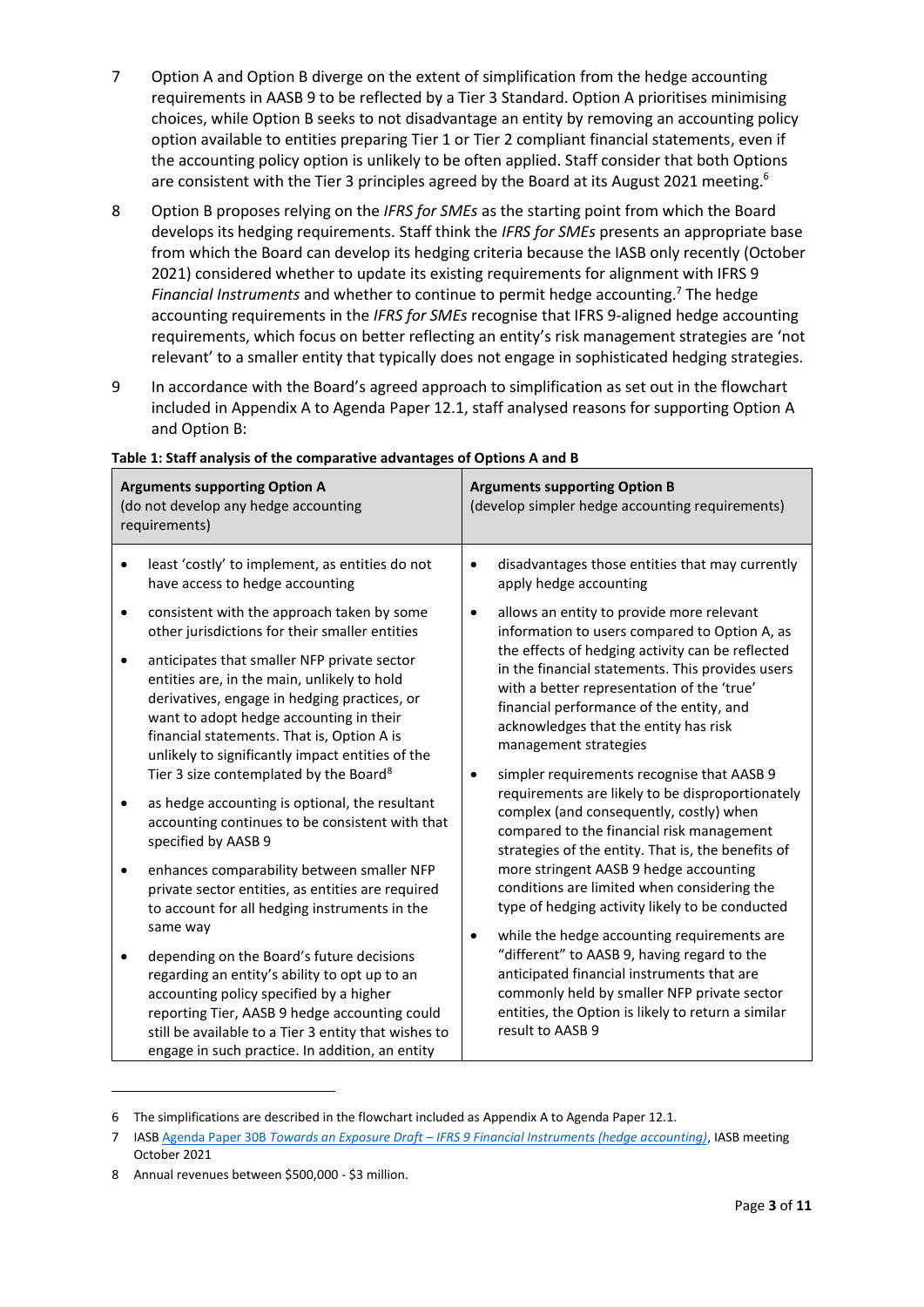| <b>Arguments supporting Option A</b><br>(do not develop any hedge accounting<br>requirements)                     | <b>Arguments supporting Option B</b><br>(develop simpler hedge accounting requirements) |
|-------------------------------------------------------------------------------------------------------------------|-----------------------------------------------------------------------------------------|
| that wishes to apply hedge accounting could<br>always prepare Tier 1 or Tier 2 compliant<br>financial statements. |                                                                                         |

### *Staff recommendation*

- 10 Staff recommend Option A (not developing any specific hedge accounting requirements as part of a Tier 3 accounting pronouncement). Staff think Option A is most consistent with the Board's objective of developing Tier 3 reporting requirements as a simple, proportionate response for smaller entities. This is because it recognises that hedging strategies, and hedge accounting, is unlikely to be common for smaller NFP private sector entities. Therefore, it is not relevant to provide for such accounting policy choice in a Tier 3 Standard.
- 11 Staff also observe that, depending on the Board's future decisions regarding an entity's ability to opt up to an accounting policy specified by a higher reporting Tier, AASB 9 hedge accounting requirements could still be available to a Tier 3 entity that wishes to engage in such practices.

### *Simplification option not proposed: AASB 9 hedge accounting by cross-reference in a Tier 3 Standard to those requirements<sup>9</sup>*

- 12 In addition to the options presented above, a further form of 'simplification' could be to require an entity that wants to apply hedge accounting to comply with the hedge accounting requirements of AASB 9. This is actioned by including in the Tier 3 Standard a cross-reference to AASB 9. This action limits the content of the Tier 3 Standard to that expected to be most relevant to smaller NFP private sector entities, while 'saving costs' in the form of Board development and maintenance time, retraining costs, and any costs that may be suffered from different hedge accounting rules applying to a subsidiary of a Tier 1 or Tier 2 entity preparing consolidated financial statements. It takes the view that hedge accounting is a complex accounting policy choice, and that an entity that wants to apply it should be prepared to comply with complex conditions and requirements regardless of the extent of sophistication of its hedging strategy.
- 13 Staff have not suggested this form of simplification as an option because staff consider it does not align with the Board's agreed Tier 3 principles, and the use of cross-referencing to AASB 9 has the potential to impair the useability of the Tier 3 pronouncement. In particular, staff think that incorporating AASB 9 hedge accounting requirements by cross-reference from a Tier 3 Standard:
	- (a) is unlikely to leverage the information that management uses internally for its decision making, as management is unlikely to engage in sophisticated hedging strategies; and
	- (b) will continue to impose costs on preparers of a smaller NFP private sector entity that are disproportionate to the benefits of the requirement, as none of the complexity or costs of AASB 9 is eliminated for those preparers who wish to apply hedge accounting.

<sup>9</sup> This discussion differs to the discussion in Agenda Paper 12.2.1. The focus of Agenda Paper 12.2.1 is on whether derivative financial instruments are complex financial instruments that should be accounted for in accordance with AASB 9. The focus of this Section is on whether hedging activity as complex financial transactions should be accounted for in accordance with AASB 9.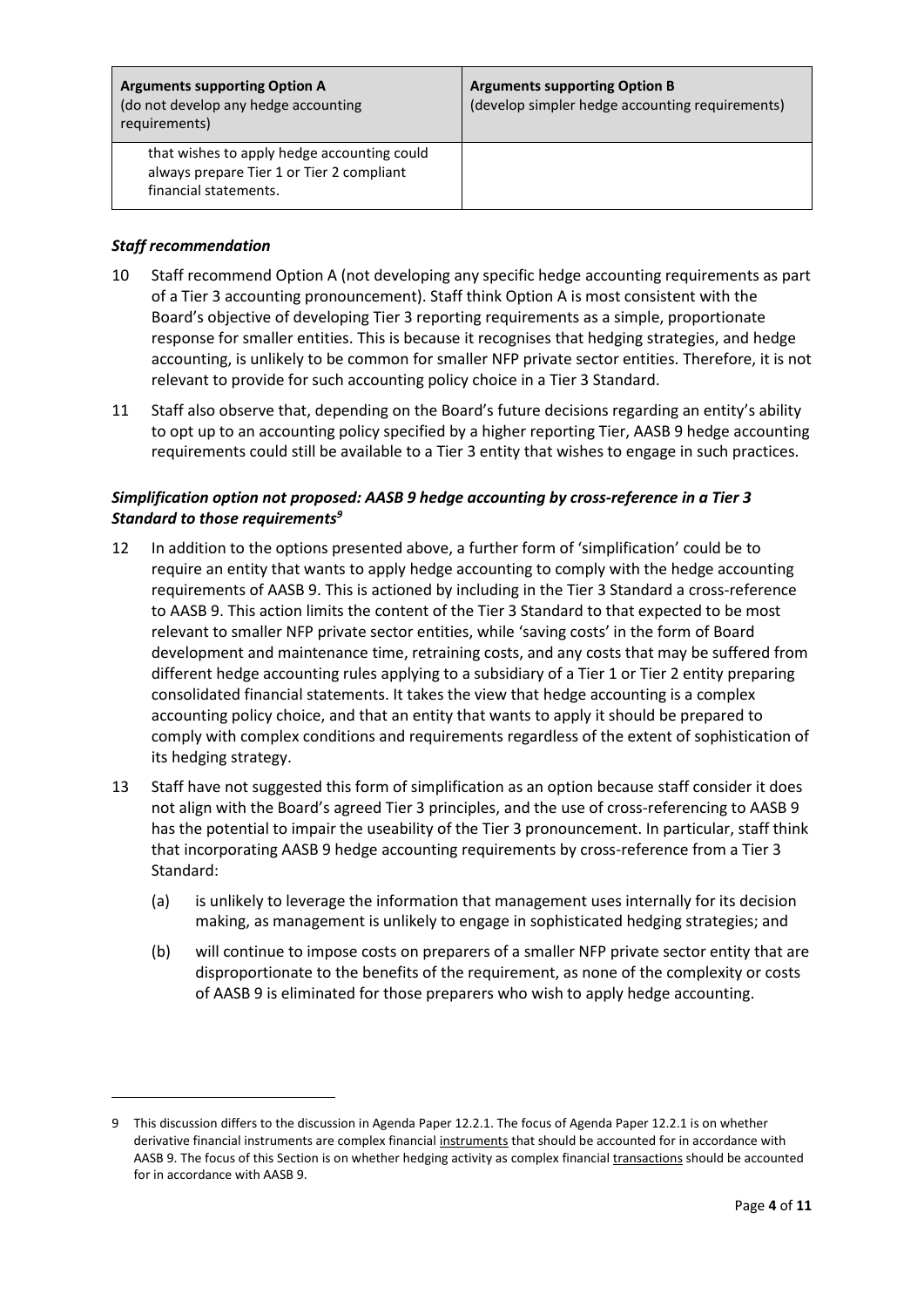#### **Question for Board members**

Q1 Do Board members agree, for the purposes of the Discussion Paper, not to develop any specific hedge accounting requirements as part of a Tier 3 pronouncement (Option A)?

If not, do Board members prefer to develop simpler hedge accounting provisions (Option B)?

If not, do Board members prefer to require an entity that wants to apply hedge accounting to comply with the hedge accounting requirements of AASB 9?

### **Embedded derivatives (Proposed simplification 8)**

**NOTE:** This Section remains relevant **even if** the Board decides that derivative financial instruments should be accounted for in accordance with AASB 9 (refer Agenda Paper 12.2.1). This is because this Section addresses the recognition and measurement of embedded derivatives.

### *Current requirements and staff research/outreach findings*

- 14 Under AASB 9:
	- (a) a derivative embedded in a contract with a financial asset host is not separated from the host contract. Rather, the contract in its entirety is subject to the 'business model' and 'solely interest and principal' (SPPI) tests for measurement at amortised cost;
	- (b) a derivative embedded in a contract with a financial liability host or a host contract not within the scope of AASB 9 (e.g. a lease contract) must be separately recognised from the host contract when:
		- (i) the economic characteristics and risks of the embedded derivative are not closely related to the economic characteristics and risks of the host;
		- (ii) a separate instrument with the same terms as the embedded derivative would meet the definition of a derivative; and
		- (iii) the hybrid contract is not measured at fair value with changes in fair value recognised in profit or loss.

A separated derivative is measured at fair value through profit or loss (FVTPL). Otherwise, the contract is measured in its entirety on the basis specified by AASB 9 or other Australian Accounting Standard, as appropriate.

- 15 Staff note the following:
	- (a) in the main, the selected jurisdictions reviewed do not address the accounting for embedded derivatives [*IFRS for SMEs*, UK FRS 102, UK FRS 105, HK, NZ]. As such, there is no requirement to separately recognise an embedded derivative component in a hybrid contract; 10
	- (b) staff did not identify any recognised derivative instruments in the staff sample of financial statements reviewed; and
	- (c) staff have not identified any research nor received any feedback relating to the existence or accounting for embedded derivatives by smaller NFP private sector entities.

<sup>10</sup> While there is no requirement to separately recognise an embedded derivative, the financial instrument provisions of the *IFRS for SMEs* apply to contracts to buy, sell, lease or insure a non-financial item where the contract could result in a loss to the buyer, seller, lessor, lessee or insured party as a result of contractual terms that are unrelated to changes in the price of the non-financial item, changes in foreign exchange rates or a default by one of the counterparties, as though the contract were itself a financial instrument. Such contracts are measured at FVTPL. Resultantly, the "embedded" derivative implicit in such contracts are measured at FVTPL.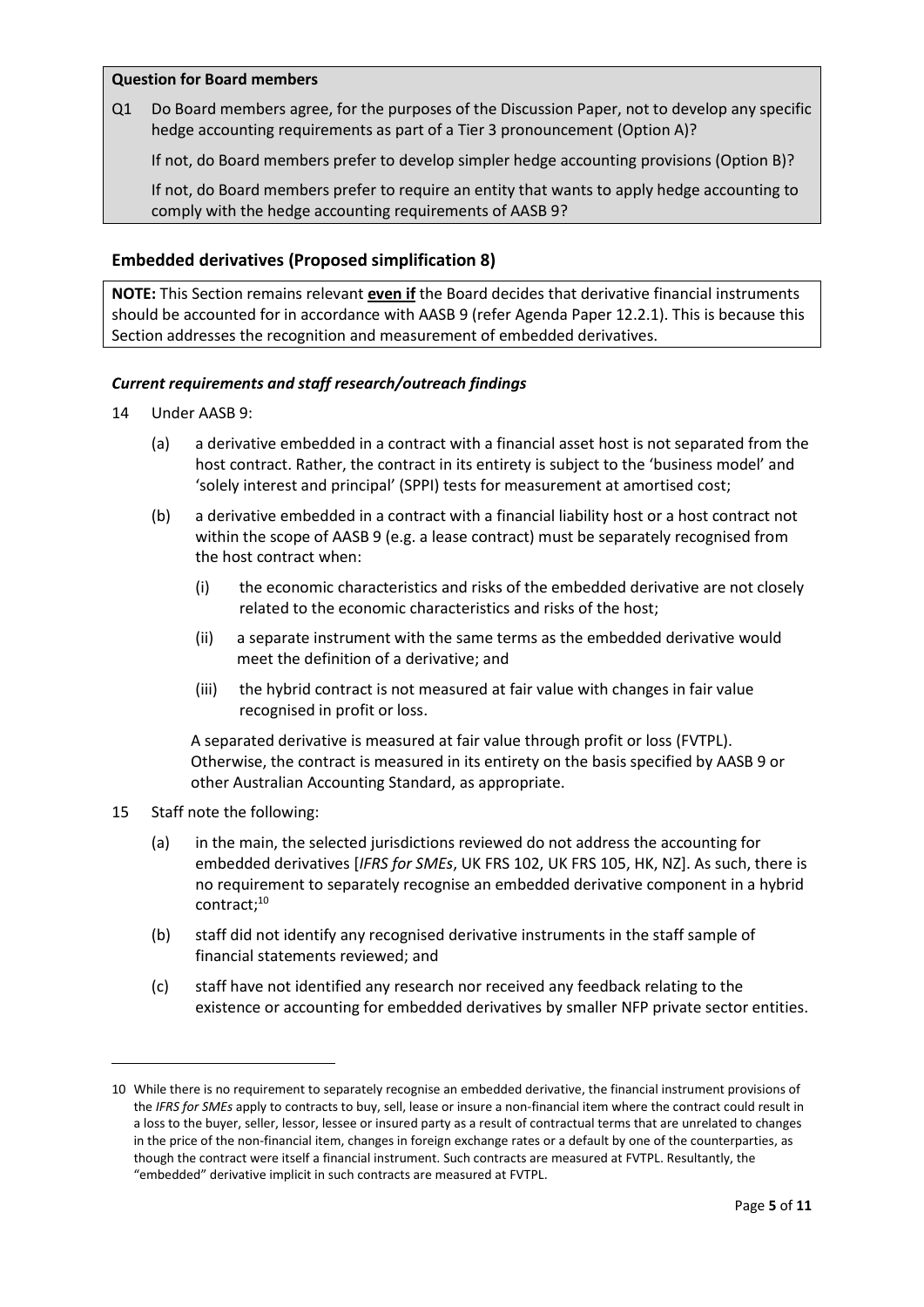### *Proposed simplification, staff analysis and recommendations*

- 16 Table 1 in Agenda Paper 12.2.1 noted that staff consider simplification of the AASB 9 embedded derivative requirements to be necessary having regard to their complexity, including the management judgement involved (e.g. in making the 'closely related' determination). As a simplification from the AASB 9 recognition criteria, **staff recommend** that the Board does not require the separate recognition and measurement of an embedded derivative from its financial or non-financial host contract.
- 17 Staff think it is unlikely that NFP private sector entities of the Tier 3 size contemplated by the Board currently review contracts for embedded derivatives, and the simplification will effectively affirm current practice. However, under the proposed simplification, an embedded derivative will be treated differently to a stand-alone derivative unless the hybrid contract is measured in its entirety at fair value. As such, there is an opportunity for an entity to engage in structuring activity to achieve the desired accounting outcome. On balance, however, staff recommend not requiring separate accounting for embedded derivatives for the following reasons:
	- (a) analysing an embedded derivative especially whether it is 'closely related' to its host contract – can be challenging even for larger preparers. Consequently, smaller NFP private sector preparers are unlikely to be equipped (whether with knowledge or financial resources) to address such complexity;
	- (b) staff are not aware of any call for fair value information about an embedded derivative to be provided to users of smaller NFP private sector entities;
	- (c) the cash 'result' of the embedded derivative will be reflected in the entity's financial statements;
	- (d) potential for volatility in the profit or loss;
	- (e) disclosure about terms and conditions of a hybrid contract (in a manner consistent with an agreed disclosure approach) $11$  may provide users of smaller NFP private sector entities with sufficient information to be aware of potential unexpected cash outflows; and
	- (f) requiring an embedded derivative to be identified and potentially separately recognised suggests that the entity has negotiation power over the contract clause, which may not reflect the reality for smaller NFP private sector entities.
- 18 Staff consider not requiring separate accounting for embedded derivatives is consistent with the Tier 3 principles agreed by the Board at its August 2021 meeting:
	- (a) departure from the AASB NFP Standard-Setting Framework and AASB 9 is appropriate having regard to the costs and complexity of applying the requirements versus the expected additional benefit that would be gained by a user of the financial statements of a smaller NFP private sector entity. As separable embedded derivatives may not be common, the departure from AASB 9 requirements may not be significant;
	- (b) while some may regard the financial statements as providing less useful information as the existence and financial impact or potential implications of an embedded derivative may be more challenging to identify and assess, staff think that the proposed simplification does not significantly impact the financial statements such that they could not be regarded as being general purpose financial statements; and

<sup>11</sup> A disclosure approach for Tier 3 reporting requirements is discussed in Agenda Paper 12.3.1.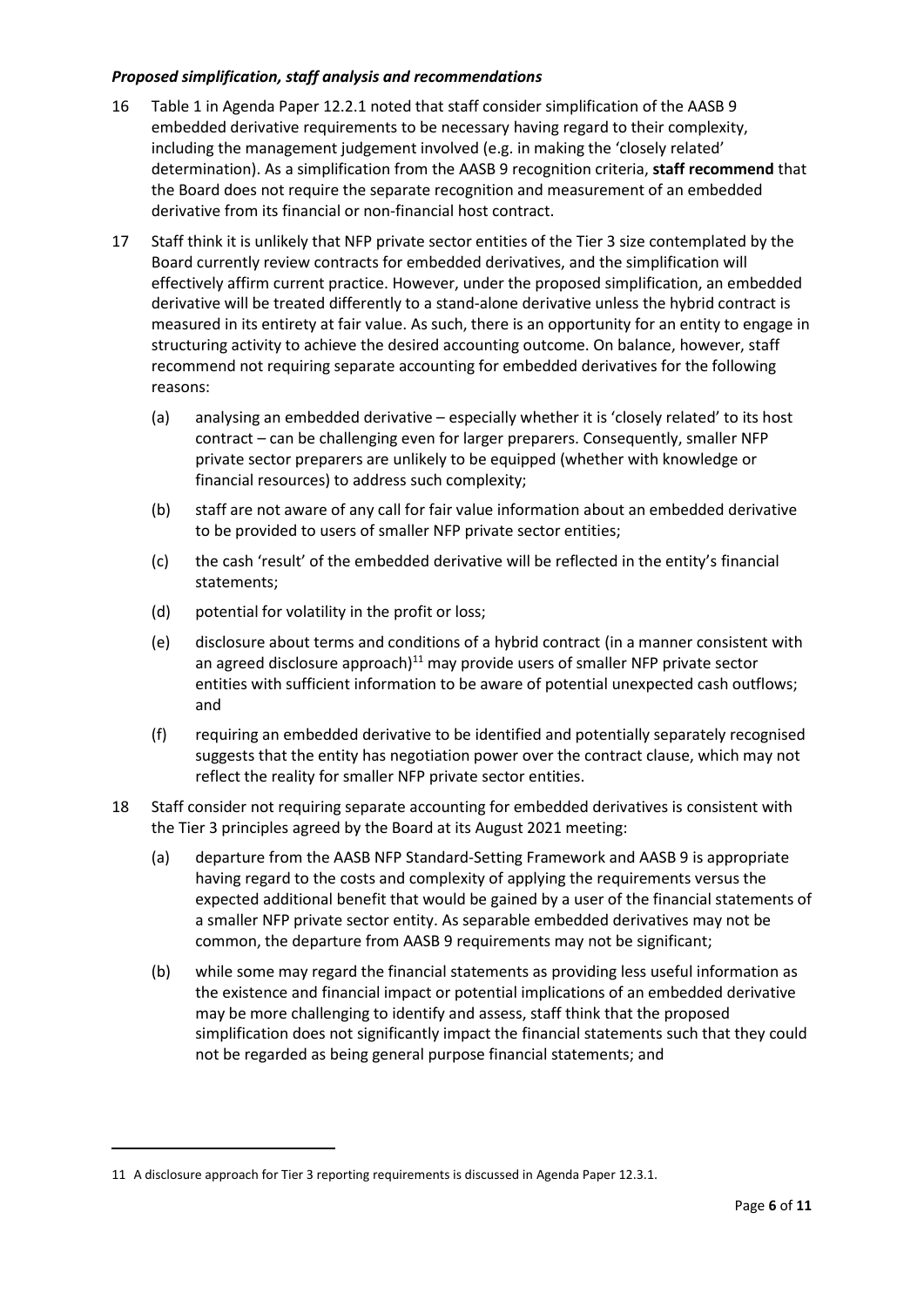- (c) staff expect that embedded derivatives are not monitored separately from other aspects of a hybrid contract; accordingly, the proposed simplification could be said to leverage the information management uses to make its decisions.
- 19 To give effect to the proposed simplification, **staff recommend** the Board explicitly specify that that an embedded derivative is not separated from its host contract. This differs from the approach taken by other jurisdictions (that did not address this topic), but staff think this provides more clarity on the accounting to preparers and other stakeholders. Where the conceptual framework underpinning Tier 3 financial statements directs an entity to follow a notion of "accounting for a component of an asset/liability", the absence of an explicit requirement could arguably result in ambiguity whether the Tier 3 pronouncement requires an entity to separately recognise an embedded derivative.

# *Simplification option not proposed: Requiring all embedded derivatives to be separately recognised*

- 20 Staff considered whether to propose as a further form of potential simplification requiring an embedded derivative to always be separately recognised and measured from its host contract. Such accounting would:
	- (a) still be a simplification from AASB 9, as there is no need for management to assess whether an embedded derivative is closely related to a financial liability host; and
	- (b) allow for derivatives embedded within a lease or other contract to be identified and recognised, even if the host contract is itself not recognised as a liability, or is measured at cost.

Staff did not propose this as an option as staff think requiring an embedded derivative to always be separately recognised and measured from its host contract does not align with the Board's agreed Tier 3 principles. This is because while an aspect of application complexity is eliminated, the resultant accounting arguably does not sufficiently reduce the costs to preparers compared to the benefits of the information as there continues to be the need for an entity to identify (and measure) any embedded derivatives.<sup>12</sup> It is possible that instances of hybrid contracts are uncommon amongst smaller NFP private sector entities (i.e. the cost burden might only apply to a small number of entities); however staff do not currently have any insight in this regard.

### **Question for Board members**

- Q2 Do Board members agree, for the purposes of the Discussion Paper, not to require the separate recognition and measurement of an embedded derivative?
- Q3 Do Board members further agree, for the purposes of the Discussion Paper, to explicitly specify in a Tier 3 pronouncement that an embedded derivative is not separated from its host contract?

<sup>12</sup> Staff also note that when developing IFRS 9, the IASB moved away from a bifurcation model for derivatives embedded in a financial asset host contract.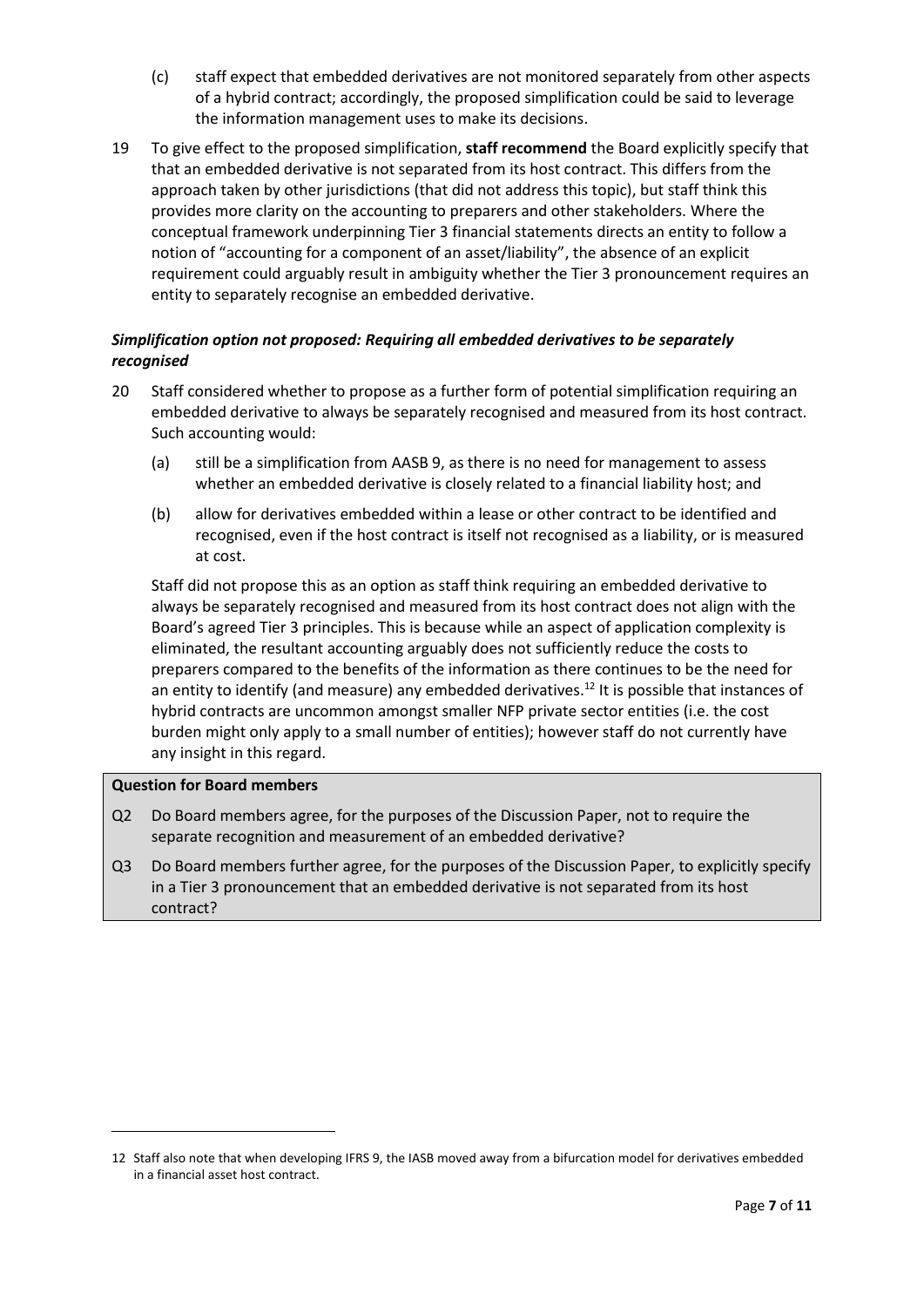### **APPENDIX A: EXTRACT FROM** *IFRS FOR SMEs* **SECTION 12**

The hedge accounting requirements of the *IFRS for SMEs* are set out in paragraphs 12.15 – 12.25 (recognition and measurement) and paragraphs 12.27 – 12.29 (disclosure) of Section 12 *Other Financial Instrument Issues*. The relevant *IFRS for SMEs* paragraphs are set out below.

#### **Hedge accounting**

- 12.15 If specified criteria are met, an entity may designate a hedging relationship between a hedging instrument and a hedged item in such a way as to qualify for hedge accounting. Hedge accounting permits the gain or loss on the hedging instrument and on the hedged item to be recognised in profit or loss at the same time.
- 12.16 To qualify for hedge accounting, an entity shall comply with all of the following conditions:
	- (a) the entity designates and documents the hedging relationship so that the risk being hedged, the hedged item and the hedging instrument are clearly identified and the risk in the hedged item is the risk being hedged with the hedging instrument.
	- (b) the hedged risk is one of the risks specified in paragraph 12.17.
	- (c) the hedging instrument is as specified in paragraph 12.18.
	- (d) the entity expects the hedging instrument to be highly effective in offsetting the designated hedged risk. The effectiveness of a hedge is the degree to which changes in the fair value or cash flows of the hedged item that are attributable to the hedged risk are offset by changes in the fair value or cash flows of the hedging instrument.
- 12.17 This Standard permits hedge accounting only for the following risks:
	- (a) interest rate risk of a debt instrument measured at amortised cost;
	- (b) foreign exchange or interest rate risk in a firm commitment or a highly probable forecast transaction;
	- (c) price risk of a commodity that an entity holds or in a firm commitment or highly probable forecast transaction to purchase or sell a commodity; and
	- (d) foreign exchange risk in a net investment in a foreign operation.

Foreign exchange risk of a debt instrument measured at amortised cost is not in the list because hedge accounting would not have any significant effect on the financial statements. Basic accounts, notes and loans receivable and payable are normally measured at amortised cost (see paragraph 11.5(d)). This would include payables denominated in a foreign currency. Paragraph 30.10 requires any change in the carrying amount of the payable because of a change in the exchange rate to be recognised in profit or loss. Consequently, both the change in fair value of the hedging instrument (the cross-currency swap) and the change in the carrying amount of the payable relating to the change in the exchange rate would be recognised in profit or loss and should offset each other except to the extent of the difference between the spot rate (at which the liability is measured) and the forward rate (at which the swap is measured).

- 12.18 This Standard permits hedge accounting only if the hedging instrument has all of the following terms and conditions:
	- (a) it is an interest rate swap, a foreign currency swap, a foreign currency forward exchange contract or a commodity forward exchange contract that is expected to be highly effective in offsetting a risk identified in paragraph 12.17 that is designated as the hedged risk;
	- (b) it involves a party external to the reporting entity (i.e. external to the group, segment or individual entity being reported on);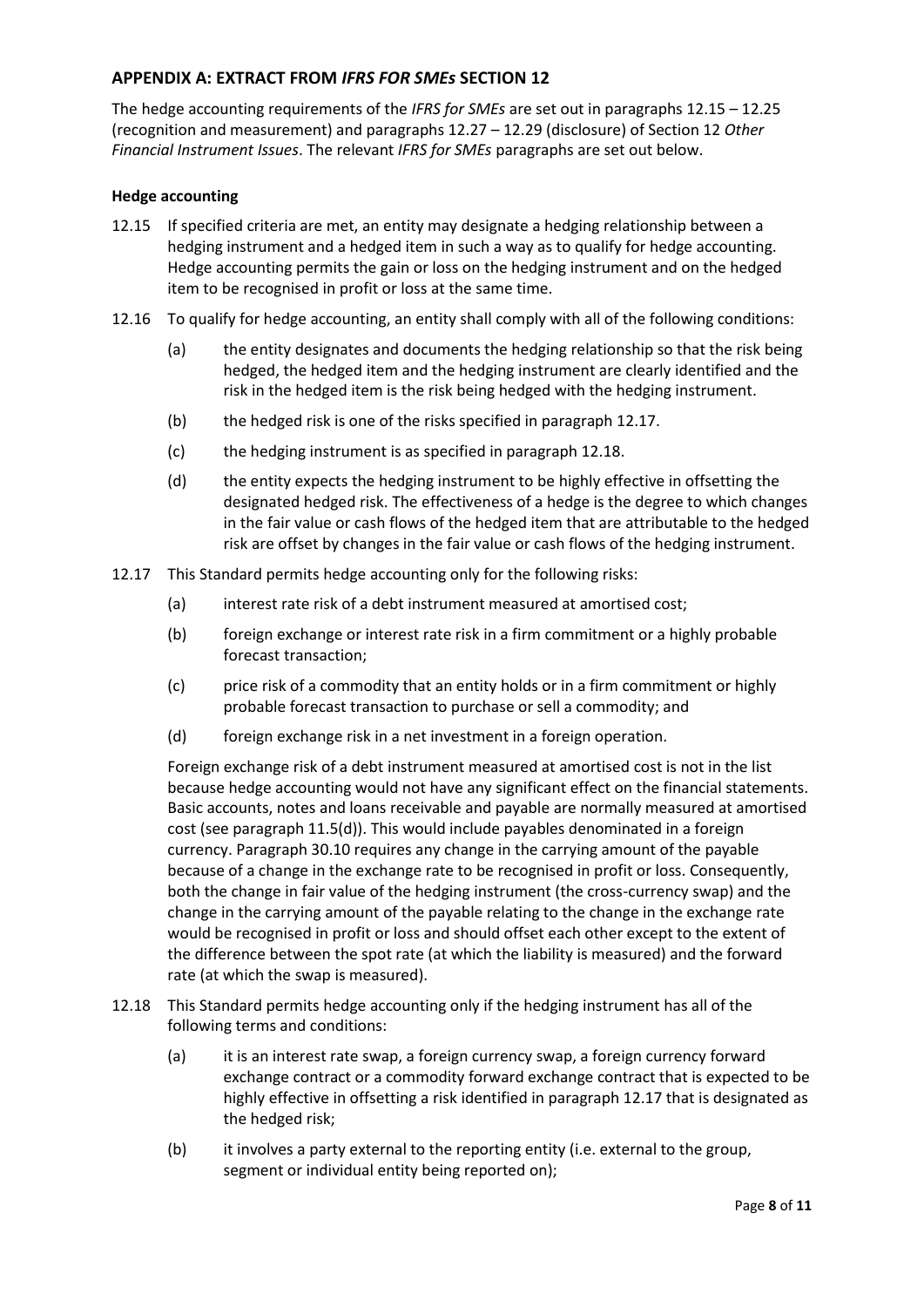- (c) its notional amount is equal to the designated amount of the principal or notional amount of the hedged item;
- (d) it has a specified maturity date not later than:
	- (i) the maturity of the financial instrument being hedged;
	- (ii) the expected settlement of the commodity purchase or sale commitment; or
	- (iii) the occurrence of the highly probable forecast foreign currency or commodity transaction being hedged.
- (e) it has no prepayment, early termination or extension features.

# *Hedge of fixed interest rate risk of a recognised financial instrument or commodity price risk of a commodity held*

- 12.19 If the conditions in paragraph 12.16 are met and the hedged risk is the exposure to a fixed interest rate risk of a debt instrument measured at amortised cost or the commodity price risk of a commodity that it holds, the entity shall:
	- (a) recognise the hedging instrument as an asset or liability and the change in the fair value of the hedging instrument in profit or loss; and
	- (b) recognise the change in the fair value of the hedged item related to the hedged risk in profit or loss and as an adjustment to the carrying amount of the hedged item.
- 12.20 If the hedged risk is the fixed interest rate risk of a debt instrument measured at amortised cost, the entity shall recognise the periodic net cash settlements on the interest rate swap that is the hedging instrument in profit or loss in the period in which the net settlements accrue.
- 12.21 The entity shall discontinue the hedge accounting specified in paragraph 12.19 if:
	- (a) the hedging instrument expires or is sold or terminated;
	- (b) the hedge no longer meets the conditions for hedge accounting specified in paragraph 12.16; or
	- (c) the entity revokes the designation.
- 12.22 If hedge accounting is discontinued and the hedged item is an asset or liability carried at amortised cost that has not been derecognised, any gains or losses recognised as adjustments to the carrying amount of the hedged item are amortised into profit or loss using the effective interest method over the remaining life of the hedged item.

### *Hedge of variable interest rate risk of a recognised financial instrument, foreign exchange risk or commodity price risk in a firm commitment or highly probable forecast transaction or a net investment in a foreign operation*

- 12.23 If the conditions in paragraph 12.16 are met and the hedged risk is:
	- (a) the variable interest rate risk in a debt instrument measured at amortised cost;
	- (b) the foreign exchange risk in a firm commitment or a highly probable forecast transaction;
	- (c) the commodity price risk in a firm commitment or highly probable forecast transaction; or
	- (d) the foreign exchange risk in a net investment in a foreign operation,

the entity shall recognise in other comprehensive income the portion of the change in the fair value of the hedging instrument that was effective in offsetting the change in the fair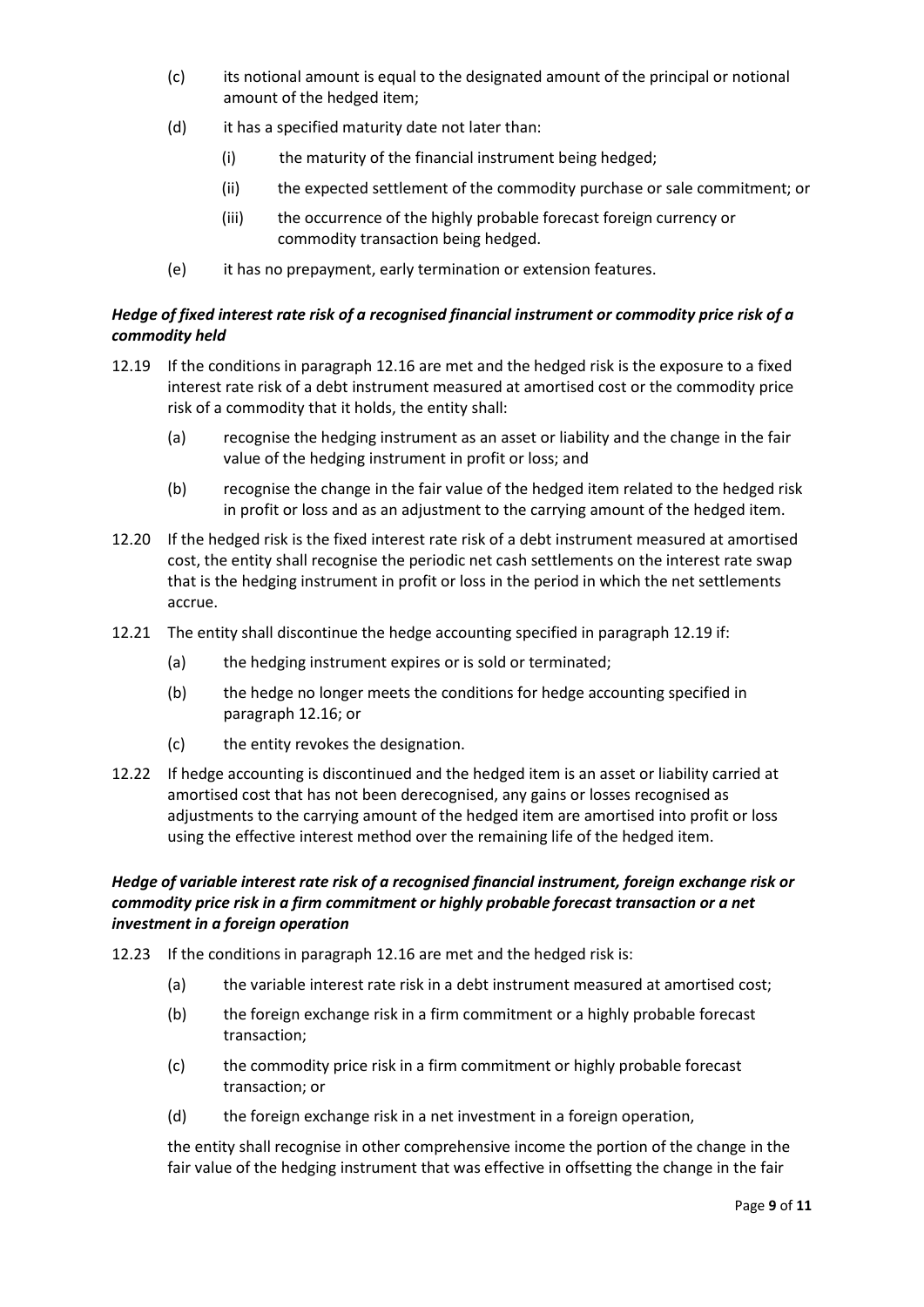value or expected cash flows of the hedged item. The entity shall recognise in profit or loss in each period any excess (in absolute amount) of the cumulative change in the fair value of the hedging instrument over the cumulative change in the fair value of the expected cash flows of the hedged item since inception of the hedge (sometimes called hedge ineffectiveness). The hedging gain or loss recognised in other comprehensive income shall be reclassified to profit or loss when the hedged item is recognised in profit or loss, subject to the requirements in paragraph 12.25. However, the cumulative amount of any exchange differences that relate to a hedge of a net investment in a foreign operation recognised in other comprehensive income shall not be reclassified to profit or loss on disposal or partial disposal of the foreign operation.

- 12.24 If the hedged risk is the variable interest rate risk in a debt instrument measured at amortised cost, the entity shall subsequently recognise in profit or loss the periodic net cash settlements from the interest rate swap that is the hedging instrument in the period in which the net settlements accrue.
- 12.25 The entity shall discontinue prospectively the hedge accounting specified in paragraph 12.23 if:
	- (a) the hedging instrument expires or is sold or terminated;
	- (b) the hedge no longer meets the criteria for hedge accounting in paragraph 12.16;
	- (c) in a hedge of a forecast transaction, the forecast transaction is no longer highly probable; or
	- (d) the entity revokes the designation.

If the forecast transaction is no longer expected to take place or if the hedged debt instrument measured at amortised cost is derecognised, any gain or loss on the hedging instrument that was recognised in other comprehensive income shall be reclassified to profit or loss.

### **Disclosures**

- 12.26 An entity applying this section shall make all of the disclosures required in Section 11 incorporating in those disclosures financial instruments that are within the scope of this section as well as those within the scope of Section 11. In addition, if the entity uses hedge accounting, it shall make the additional disclosures in paragraphs 12.27 – 12.29.
- 12.27 An entity shall disclose the following separately for hedges of each of the four types of risks described in paragraph 12.17:
	- (a) a description of the hedge;
	- (b) a description of the financial instruments designated as hedging instruments and their fair values at the reporting date; and
	- (c) the nature of the risks being hedged, including a description of the hedged item.
- 12.28 If an entity uses hedge accounting for a hedge of fixed interest rate risk or commodity price risk of a commodity held (paragraphs 12.19 – 12.22) it shall disclose the following:
	- (a) the amount of the change in fair value of the hedging instrument recognised in profit or loss for the period; and
	- (b) the amount of the change in fair value of the hedged item recognised in profit or loss for the period.
- 12.29 If an entity uses hedge accounting for a hedge of variable interest rate risk, foreign exchange risk, commodity price risk in a firm commitment or highly probable forecast transaction or a